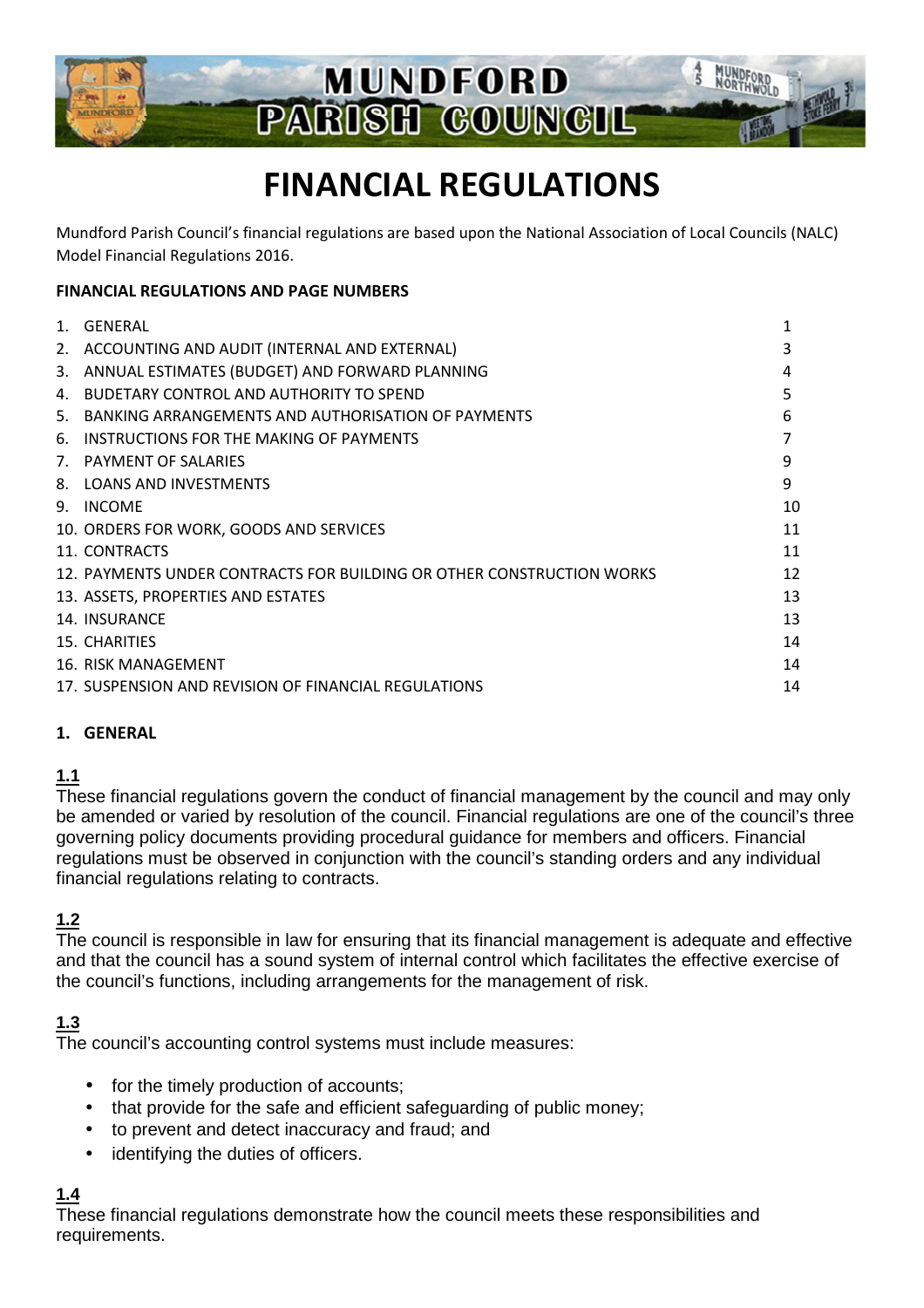At least once a year, prior to approving the Annual Return, the council must review the effectiveness of its system of internal control which shall be in accordance with proper practices.

# **1.6**

Deliberate or wilful breach of these regulations by an employee may give rise to disciplinary proceedings.

# **1.7**

Members of Council are expected to follow the instructions within these regulations and not to entice employees to breach them. Failure to follow instructions within these regulations brings the office of councillor into disrepute.

# **1.8**

The Responsible Financial Officer (RFO) holds a statutory office to be appointed by the council. The Clerk has been appointed as RFO for this council and these regulations will apply accordingly.

# **1.9**

The RFO:

- acts under the policy direction of the council;
- administers the council's financial affairs in accordance with all Acts, Regulations and proper practices;
- determines on behalf of the council its accounting records and accounting control systems;
- ensures the accounting control systems are observed;
- maintains the accounting records of the council in accordance with proper practices;
- assists the council to secure economy, efficiency and effectiveness in the use of its resources; and
- produces financial management information as required by the council.

# **1.10**

The accounting records determined by the RFO shall be sufficient to show and explain the council's transactions and to enable the RFO to ensure that any income and expenditure account and statement of balances (or record of receipts and payments and additional information, as the case may be) or management information prepared for the council from time to time comply with the Accounts and Audit Regulations.

# **1.11**

The accounting records determined by the RFO shall in particular contain:

- entries from day to day of all sums of money received and expended by the council and the matters to which the income and expenditure or receipts and payments account relate;
- a record of the assets and liabilities of the council: and
- wherever relevant, a record of the council's income and expenditure in relation to claims made, or to be made, for any contribution, grant or subsidy.

# **1.12**

The accounting control systems determined by the RFO shall include:

- procedures to ensure that the financial transactions of the council are recorded as soon as reasonably practicable and as accurately and reasonably as possible;
- procedures to enable the prevention and detection of inaccuracies and fraud and the ability to reconstruct any lost records;
- identification of the duties of officers dealing with financial transactions and division of responsibilities of those officers in relation to significant transactions;
- procedures to ensure that uncollectable amounts, including any bad debts, are not submitted to the council for approval to be written off except with the approval of the RFO and that the approvals are shown in the accounting records; and
- measures to ensure that risk is properly managed.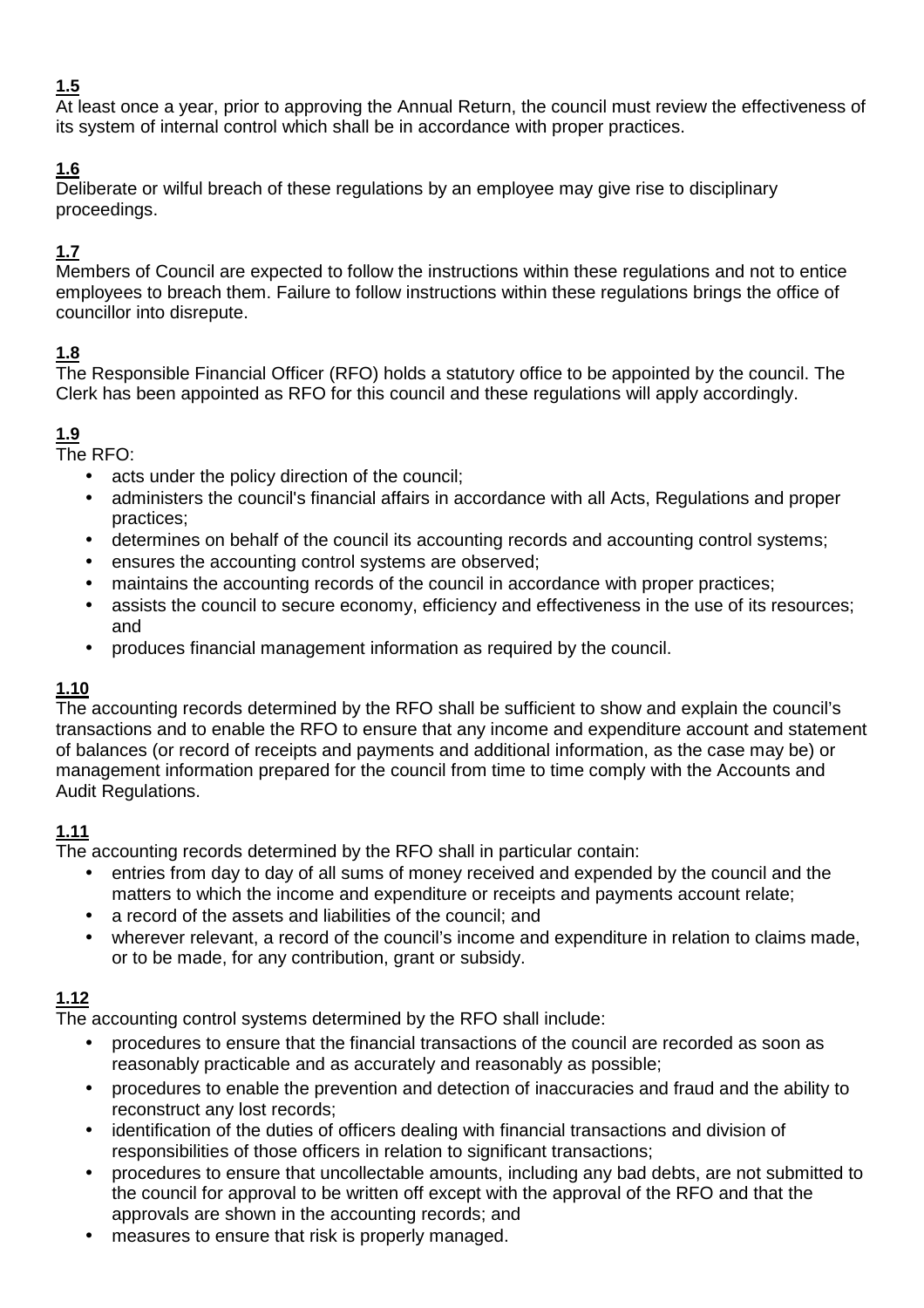The council is not empowered by these regulations or otherwise to delegate certain specified decisions. In particular, any decision regarding:

- setting the final budget or the precept (council tax requirement):
- approving accounting statements;
- approving an annual governance statement;
- borrowing;
- writing off bad debts;
- declaring eligibility for the General Power of Competence; and
- addressing recommendations in any report from the internal or external auditors,

shall be a matter for the full council only.

## **1.14**

In addition, the council must:

- determine and keep under regular review the bank mandate for all council bank accounts;
- approve any grant or a single commitment; and
- in respect of the annual salary for any employee, have regard to recommendations about annual salaries of employees made by the relevant committee in accordance with its terms of reference.

#### **1.15**

In these financial regulations, references to the Accounts and Audit Regulations or 'the regulations' shall mean the regulations issued under the provisions of section 27 of the Audit Commission Act 1998, or any superseding legislation, and then in force unless otherwise specified.

In these financial regulations, the term 'proper practice' or 'proper practices' shall refer to guidance issued in Governance and Accountability for Local Councils – A Practitioners' Guide (England) issued by the Joint Practitioners' Advisory Group (JPAG), available from the websites of NALC and the Society for Local Council Clerks (SLCC).

#### **2. ACCOUNTING AND AUDIT (INTERNAL AND EXTERNAL)**

## **2.1**

All accounting procedures and financial records of the council shall be determined by the RFO in accordance with the Accounts and Audit Regulations, appropriate guidance and proper practices.

# **2.2**

On a regular basis, at least once in each quarter, and at each financial year end, a Councillor of the Council, shall verify bank reconciliations (for all accounts) produced by the RFO. The member shall sign the reconciliations and review the original bank statements (or similar document) as evidence of verification. This activity shall on conclusion be reported to and noted by the council.

## **2.3**

The RFO shall complete the annual statement of accounts and any related documents of the council contained in the Annual Governance and Accountability Return (as specified in proper practices) as soon as practicable after the end of the financial year, and having certified the accounts shall submit them and report thereon to the council within the timescales set by the Accounts and Audit Regulations.

## **2.4**

The RFO shall ensure that there is adequate and effective system of internal audit of the Council's accounting, financial and other operations in accordance with proper practices. Any officer or member of the Council shall, if the RFO or Internal Auditor requires, make available such documents of the Council which appear to the RFO or Internal Auditor to be necessary for the purpose of the internal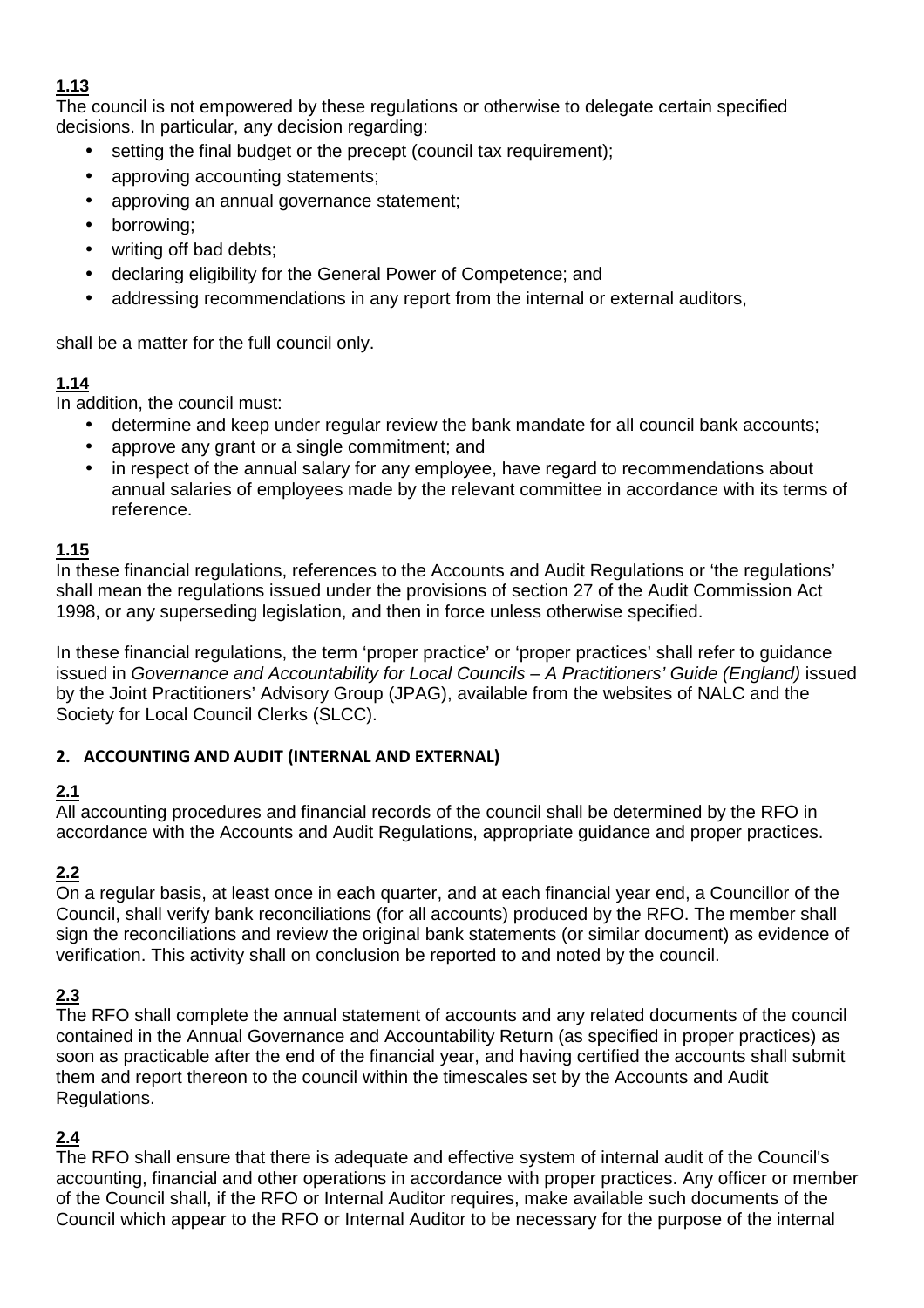audit and shall supply the RFO or Internal Auditor with such information and explanation as the RFO or Internal Auditor considers necessary for that purpose.

# **2.5**

The internal auditor shall be appointed, and shall carry out the work in relation to internal controls required by the council, in accordance with proper practices.

# **2.6**

The internal auditor shall:

- be competent and independent of the financial operations of the council;
- report to the council in writing, or in person, on a regular basis with a minimum of one annual written report during each financial year;
- demonstrate competence, objectivity and independence, be free from any actual or perceived conflicts of interest, including those arising from family relationships; and
- have no involvement in the financial decision making, management or control of the council.

# **2.7**

Internal or external auditors may not under any circumstances:

- perform any operational duties for the council;
- initiate or approve accounting transactions; or
- direct the activities of any council employee, except to the extent that such employees have been appropriately assigned to assist the internal auditor.

## **2.8**

For the avoidance of doubt, in relation to internal audit the terms 'independent' and 'independence' shall have the same meaning as is described in proper practices.

## **2.9**

The RFO shall make arrangements for the exercise of electors' rights in relation to the accounts, including the opportunity to inspect the accounts, books and vouchers, and shall display or publish any notices and statements of account required by the Audit Commission Act 1998, or any superseding legislation, and the Accounts and Audit Regulations.

## **2.10**

The RFO shall, without undue delay, bring to the attention of all councillors any correspondence or report from internal or external auditors.

## **3. ANNUAL ESTIMATES (BUDGET) AND FORWARD PLANNING**

# **3.1**

The RFO along with the Chairman shall formulate and submit proposals to the Council in respect of revenue and capital including the use of reserves and sources of funding for the following financial year not later than the end of November each year.

## **3.2**

No expenditure may be incurred that will exceed the amount provided in the revenue budget for that class of expenditure. During the budget year and with the approval of council having considered fully the implications for public services, unspent and available amounts may be moved to other budget headings or to an earmarked reserve as appropriate.

## **3.3**

The Council shall consider the need for and shall have regard to a three year forecast of Revenue and Capital Receipts and Payments which may be prepared at the same time as the annual Budget.

# **3.4**

The council shall fix the precept (council tax requirement) and relevant basic amount of council tax to be levied for the ensuing financial year not later than by the end of December each year. The RFO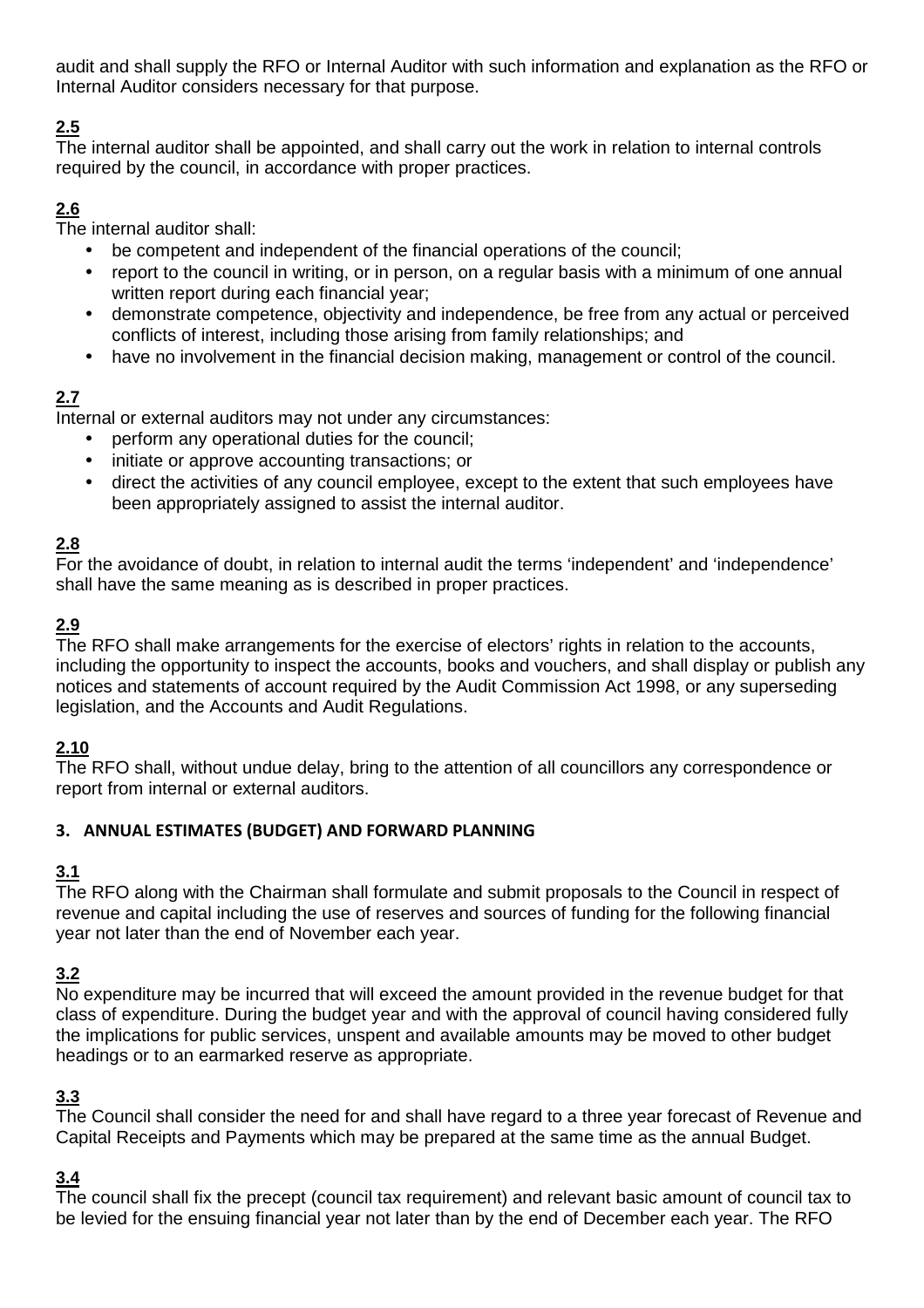shall issue the precept to the billing authority and shall supply each member with a copy of the approved annual budget.

# **3.5**

The approved annual budget shall form the basis of financial control for the ensuing year.

#### **4. BUDGETARY CONTROL AND AUTHORITY TO SPEND**

# **4.1**

Expenditure on revenue items may be authorised up to the amounts included for that class of expenditure in the approved budget. This authority is to be determined by:

- the council for all items over £100;
- the RFO, in conjunction with the Chairman of the Council or in his absence the Vice-Chairman of the Council, for any items below £100.

Such authority is to be evidenced by a minute or by an authorisation slip duly signed by the RFO, and where necessary also by the appropriate councillor.

Contracts may not be disaggregated to avoid controls imposed by these regulations.

## **4.2**

No expenditure may be authorised that will exceed the amount provided in the revenue budget for that class of expenditure other than by resolution of the council or duly delegated committee. During the budget year and with the approval of the council, having considered fully the implications for public services, unspent and available amounts may be moved to other budget headings or to an earmarked reserve as appropriate ('virement').

# **4.3**

Unspent provisions in the revenue budget shall be carried forward to a subsequent year unless placed in an earmarked reserve by resolution of the council.

# **4.4**

The salary budgets are to be reviewed at least annually in October for the following financial year.

## **4.5**

In cases of extreme risk to the delivery of council services, the RFO may authorise revenue expenditure on behalf of the council when, in the RFO's judgement, it is necessary to do so. Such expenditure includes repair, replacement or other work, whether or not there is any budgetary provision for the expenditure, subject to a limit of £100. The RFO shall report such action to the Chairman of the Council as soon as possible and to the council as soon as practicable thereafter.

## **4.6**

No expenditure shall be authorised in relation to any capital project and no contract entered into or tender accepted involving capital expenditure unless the council is satisfied that the necessary funds are available and the requisite borrowing approval has been obtained.

## **4.7**

All capital works shall be administered in accordance with the council's standing orders and financial regulations relating to contracts.

## **4.8**

The RFO shall regularly provide the Council with a statement of receipts and payments to date under each head of the budgets, comparing actual expenditure to the appropriate date against that planned as shown in the budget. These statements are to be prepared at least at the end of each financial quarter.

#### **4.9**

Changes in earmarked reserves shall be approved by council as part of the budgetary control process.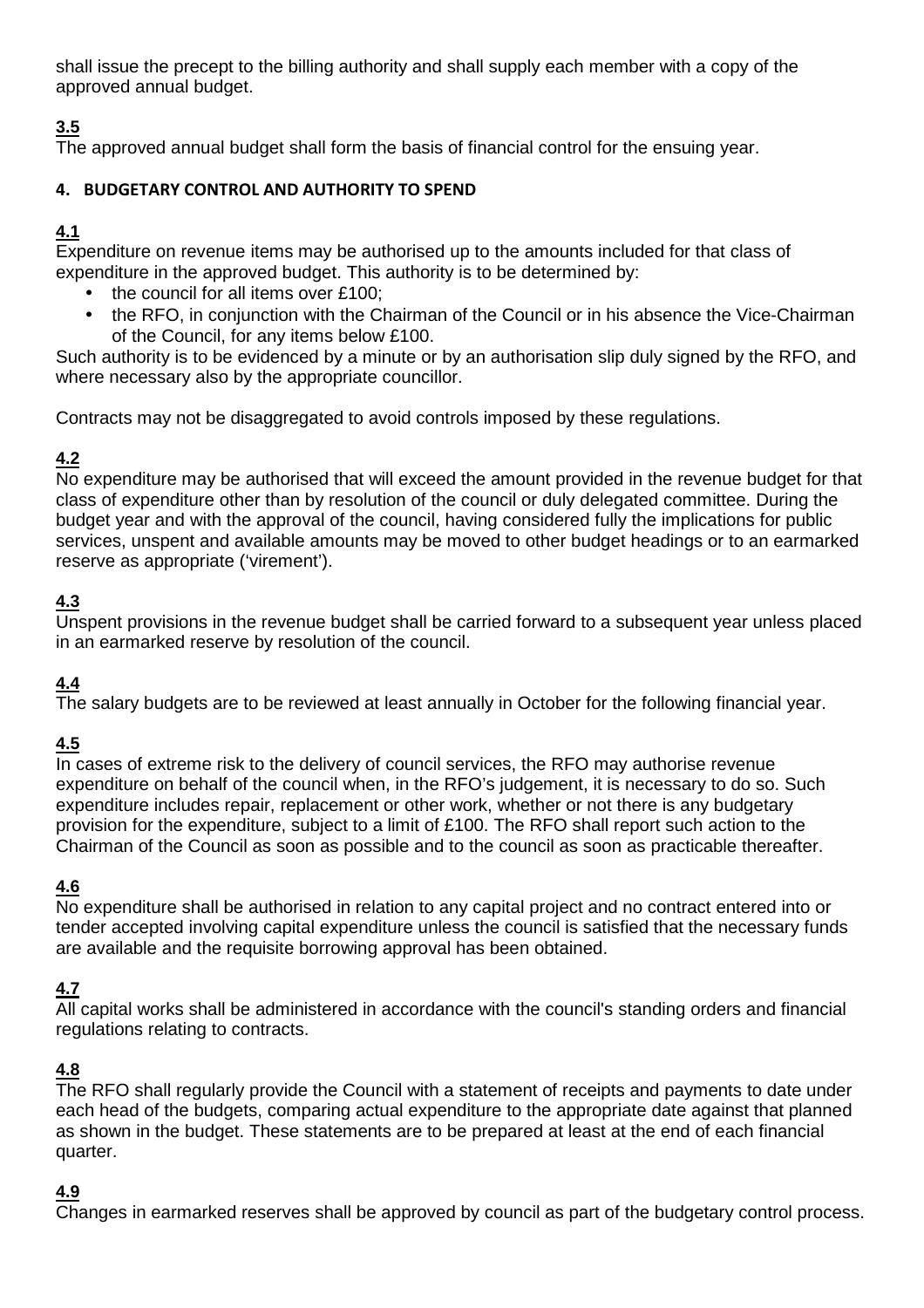#### **5. BANKING ARRANGEMENTS AND AUTHORISATION OF PAYMENTS**

## **5.1**

The council's banking arrangements, including the bank mandate, shall be made by the RFO and approved by the council; banking arrangements may not be delegated to a committee. They shall be regularly reviewed for safety and efficiency.

## **5.2**

The RFO shall prepare a schedule of payments requiring authorisation and, together with the relevant invoices, shall present this schedule to the council alongside the agenda for the next available council meeting. The council shall review the schedule for compliance and, having satisfied itself, shall authorise payment by a resolution of the council. The approved schedule shall be initialled by the chairman of the meeting. A detailed list of all payments shall be disclosed within or as an attachment to the minutes of the meeting at which payment was authorised. Personal payments (including salaries, wages, expenses, and any payment made in relation to the termination of a contract of employment) may be summarised to remove public access to any personal information.

#### **5.3**

All invoices for payment shall be examined, verified and certified by the RFO to confirm that the work, goods or services to which each invoice relates has been received, carried out, examined, and represents expenditure previously approved by the council.

## **5.4**

The RFO shall examine invoices for arithmetical accuracy and analyse them to the appropriate expenditure heading. The RFO shall take all steps to pay all invoices submitted, and which are in order, at the next available council meeting.

#### **5.5**

The RFO shall have delegated authority to authorise the payment of items only in the following circumstances:

- a) if a payment is necessary to avoid a charge to interest under the Late Payment of Commercial Debts (Interest) Act 1998, and the due date for payment is before the next scheduled meeting of the council, and where the RFO can certify that there is no dispute or other reason to delay payment, provided that a list of such payments shall be submitted to the next appropriate meeting of the council; or
- b) an expenditure item authorised under 5.6 below (continuing contracts and obligations), provided that a list of such payments shall be submitted to the next appropriate meeting of the council.

## **5.6**

For each financial year the RFO may draw up a list of due payments which arise on a regular basis as the result of a continuing contract, statutory duty, or obligation (such as, but not exclusively, salaries, PAYE and NI, Superannuation Fund, and regular maintenance contracts), for which the council may authorise payment for the year provided that the requirements of regulation 4.1 (Budgetary Controls) are adhered to, provided also that a list of such payments shall be submitted to the next appropriate meeting of the council.

#### **5.7**

A record of regular payments made under 5.6 above shall be drawn up by the RFO and signed by two members on each and every occasion when payment is authorised – thus controlling the risk of duplicated payments being authorised and/or made.

#### **5.8**

Any Revenue or Capital Grant shall, before payment, be subject to ratification by resolution of the council.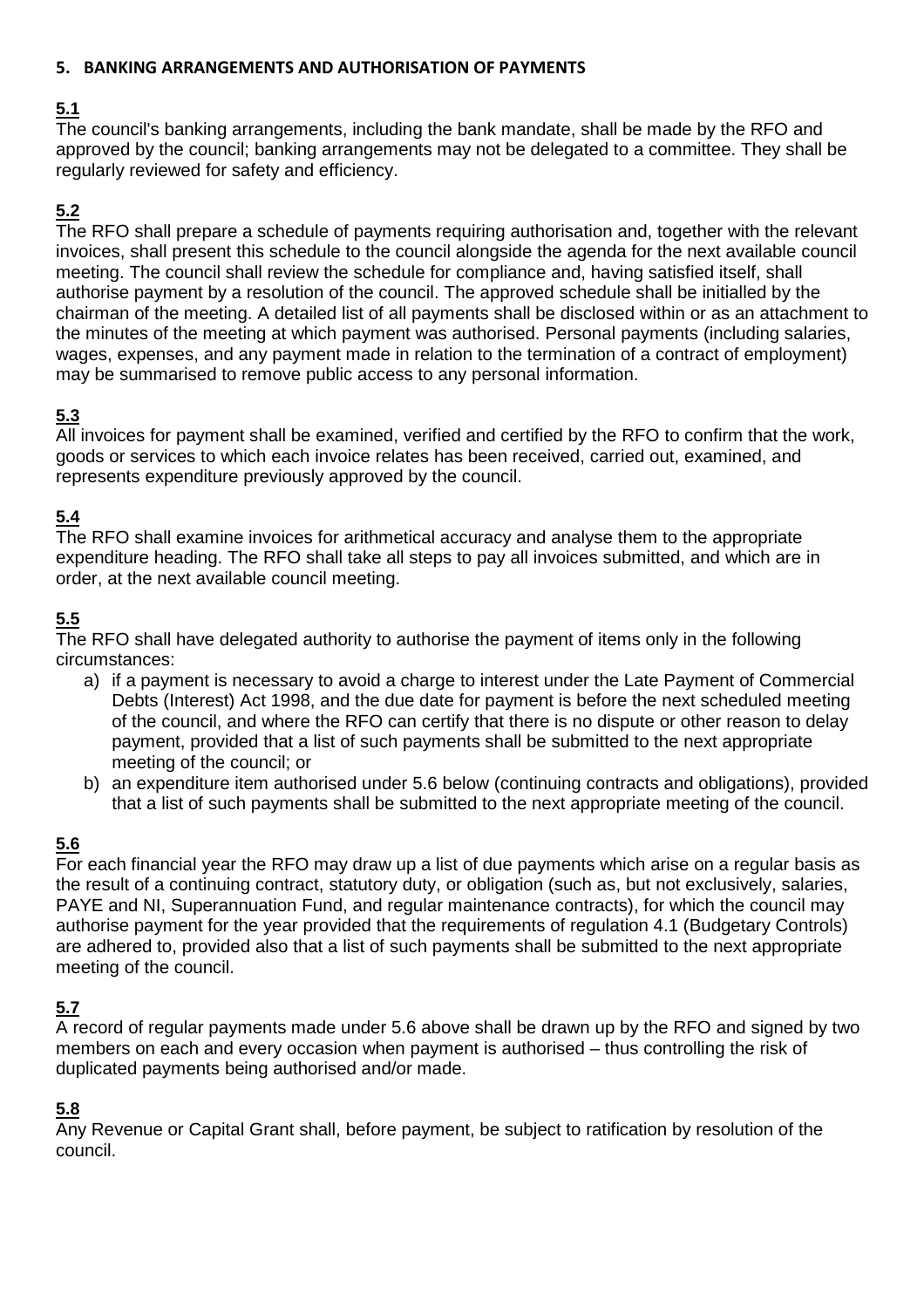Members are subject to the Code of Conduct that has been adopted by the council and shall comply with the Code and Standing Orders when a decision to authorise or instruct payment is made in respect of a matter in which they have a disclosable pecuniary or other interest, unless a dispensation has been granted.

## **5.10**

The council will aim to rotate the duties of members in these regulations so that onerous duties are shared out as evenly as possible over time.

## **5.11**

Any changes in the recorded details of suppliers, such as bank account records, shall be approved in writing by a Member.

#### **6. INSTRUCTIONS FOR THE MAKING OF PAYMENTS**

# **6.1**

The council will make safe and efficient arrangements for the making of its payments.

## **6.2**

Following authorisation under Financial Regulation 5, the council, a duly delegated committee or, if so delegated, the RFO shall give instruction that a payment shall be made.

# **6.3**

All payments shall be effected by cheque or other instructions to the council's bankers, or otherwise, in accordance with a resolution of the council.

## **6.4**

Cheques or orders for payment drawn on the bank account in accordance with the schedule of payments presented to the council shall be signed by two members of the council in accordance with a resolution instructing that payment. A member who is a bank signatory and who has declared a disclosable pecuniary interest, or has any other interest, in respect of a payment being made shall consider Standing Orders and the Code of Conduct to determine whether it is appropriate to be a signatory to the transaction in question.

# **6.5**

To indicate agreement of the details shown on the cheque or order for payment with the counterfoil and the invoice or similar documentation, the signatories shall each also initial the cheque counterfoil.

# **6.6**

Cheques or orders for payment (other than payment of salaries, or deductions from salaries such as may be required to be made for tax, national insurance and pension contributions, or similar statutory or discretionary deductions) shall not normally be presented for signature other than at a council meeting (including immediately before or after such a meeting). Any signatures obtained away from such meetings shall be reported to the council at the next convenient meeting.

# **6.7**

If thought appropriate by the council, payment for utility supplies (energy, telephone and water), other continuous supplies or services, and any National Non-Domestic Rates may be made by variable direct debit provided that the instructions are signed by two members and any payments are reported to Council as made. The approval of the use of a variable direct debit shall be renewed by resolution of the council at least every two years.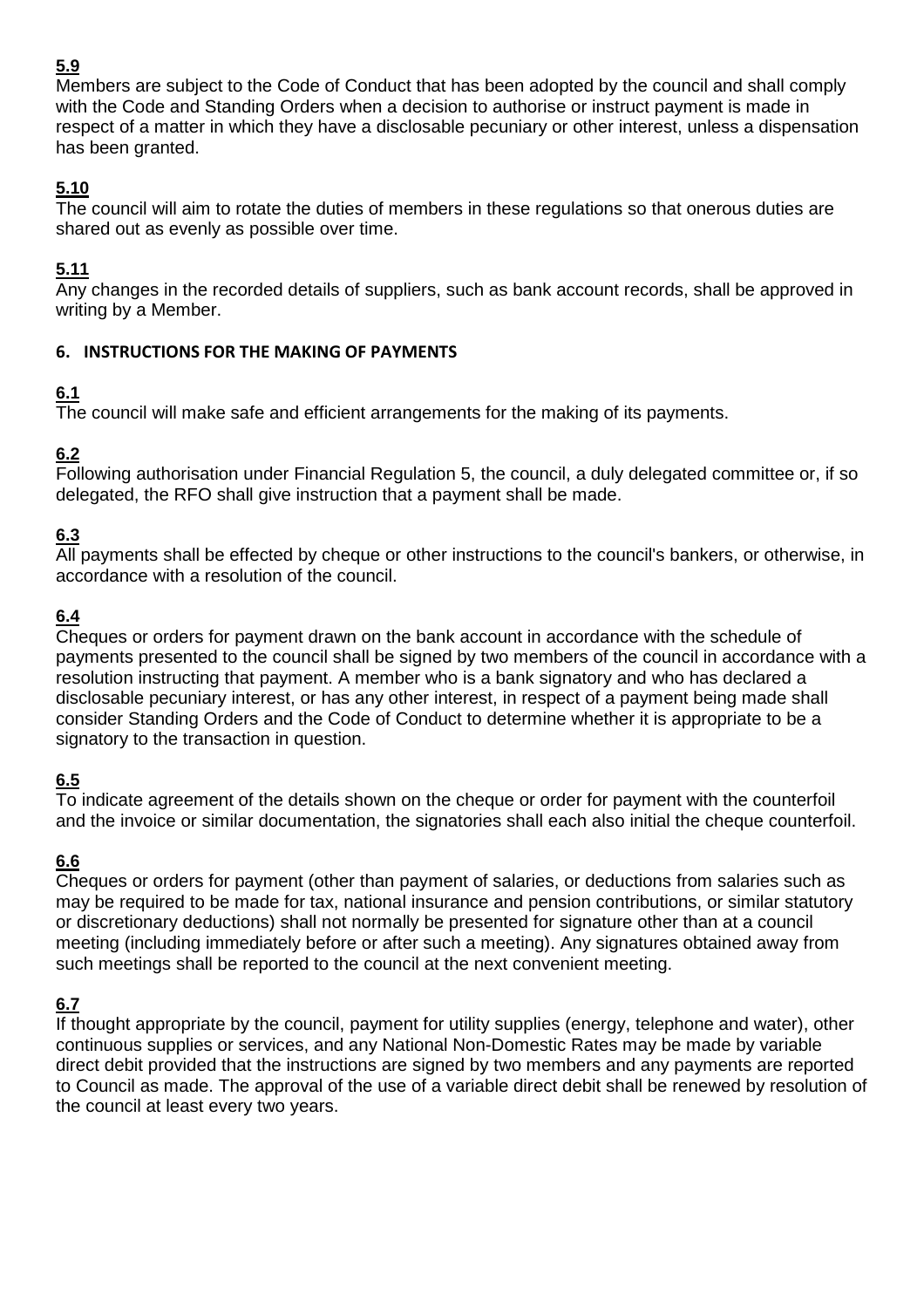If thought appropriate by the council, payment for certain items (principally salaries and long-term contracts) may be made by banker's standing order provided that the instructions are signed or otherwise evidenced by two members, are retained, and any payments are reported to Council as made. The approval of the use of a banker's standing order shall be renewed by resolution of the council at least every two years.

## **6.9**

If thought appropriate by the council, payment for certain items may be made by BACS or CHAPS methods provided that the instructions for each payment are signed, or otherwise evidenced, by two authorised bank signatories, are retained, and any payments are reported to Council as made. The approval of the use of BACS or CHAPS shall be renewed by resolution of the council at least every two years.

#### **6.10**

Where a computer requires use of a personal identification number (PIN) or other password(s) for access to the council's records on that computer, a note shall be made of the PIN and password(s) and shall be handed to and retained by the Chairman of the Council in a sealed, dated envelope. This envelope may not be opened other than in the presence of two other councillors. After the envelope has been opened, in any circumstances, the PIN and/or passwords shall be changed as soon as practicable. The fact that the sealed envelope has been opened, in whatever circumstances, shall be reported to all members immediately, and formally to the next available meeting of the council. This will not be required for a member's personal computer used only for remote authorisation of bank payments, or for access to an employee's online banking authorisation codes, cards or readers.

#### **6.11**

No employee or councillor shall disclose any PIN or password relevant to the working of the council or its bank accounts to any person not authorised in writing by the council or a duly delegated committee.

#### **6.12**

Regular back-up copies of the records on any computer shall be made and shall be stored securely away from the computer in question, and preferably off site.

## **6.13**

The council, and any members using computers for the council's financial business, shall ensure that anti-virus, anti-spyware and firewall software with automatic updates, together with a high level of security, is used.

#### **6.14**

Where internet banking arrangements are made with any bank, the RFO and the Chairman of the Council shall be appointed as the Service Administrators. The bank mandate approved by the council shall identify a number of councillors who will be authorised to approve transactions on those accounts. The bank mandate will state clearly the amounts of payments that can be instructed by the use of a Service Administrator alone, or by a Service Administrator with a stated number of approvals.

## **6.15**

Access to any internet banking accounts will be directly to the access page (which may be saved under "favourites"), and not through a search engine or e-mail link. Remembered or saved password facilities must not be used on any computer used for council banking work. Breach of this regulation will be treated as a very serious matter.

## **6.16**

Changes to account details for suppliers which are used for internet banking may only be changed on written hard copy notification by the supplier. This should be double checked by contacting the supplier by other means.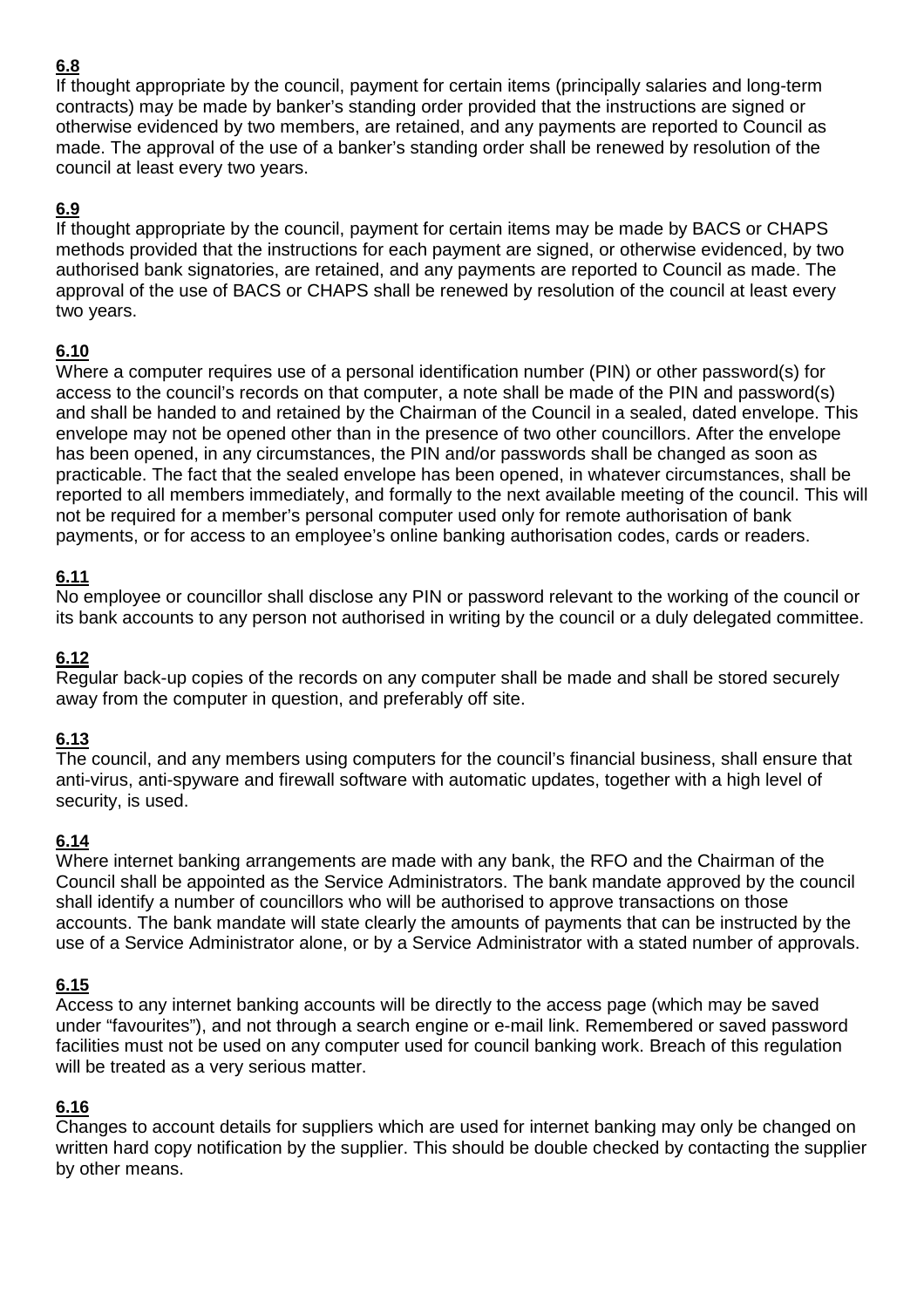The council will not maintain any form of cash float. All cash received must be banked intact. Any payments made by the Clerk/RFO (for example, for postage or stationery items) shall be refunded on a regular basis, at least quarterly.

#### **7. PAYMENT OF SALARIES**

## **7.1**

As an employer, the council shall make arrangements to meet fully the statutory requirements placed on all employers by PAYE and National Insurance legislation. The payment of all salaries shall be made in accordance with payroll records and the rules of PAYE and National Insurance currently operating, and salary rates shall be as agreed by Council or duly delegated committee.

## **7.2**

Payment of salaries and payment of deductions from salary such as may be required to be made for tax, national insurance and pension contributions, or similar statutory or discretionary deductions, must be made in accordance with payroll records and on the appropriate dates stipulated in employment contracts, provided that each payment is reported to the next available council meeting, as set out in these regulations above.

## **7.3**

The total of such payments in each calendar month shall be reported with all other payments as made, as may be required under these Financial Regulations, to ensure that only payments due for the period have actually been paid.

## **7.4**

No changes shall be made to any employee's pay, emoluments, or terms and conditions of employment without the prior consent of the council.

## **7.5**

An effective system of personal performance management should be maintained for all employees.

## **7.6**

Any termination payments shall be supported by a clear business case and reported to the council. Termination payments shall only be authorised by the council.

## **7.7**

Before employing interim staff, the council must consider a full business case.

#### **8. LOANS AND INVESTMENTS**

## **8.1**

All borrowings shall be effected in the name of the council, after obtaining any necessary borrowing approval. Any application for borrowing approval shall be approved by the council as to terms and purpose. The application for borrowing approval, and subsequent arrangements for the loan, shall only be approved by the full council.

#### **8.2**

Any financial arrangement which does not require formal borrowing approval from the Secretary of State (such as hire purchase or leasing of tangible assets) shall be subject to approval by the full council. In each case, a report in writing shall be provided to the council in respect of value for money for the proposed transaction.

## **8.3**

The council will arrange with the council's banks and investment providers for the sending of a copy of each statement of account to the Chairman of the Council at the same time as one is issued to the RFO.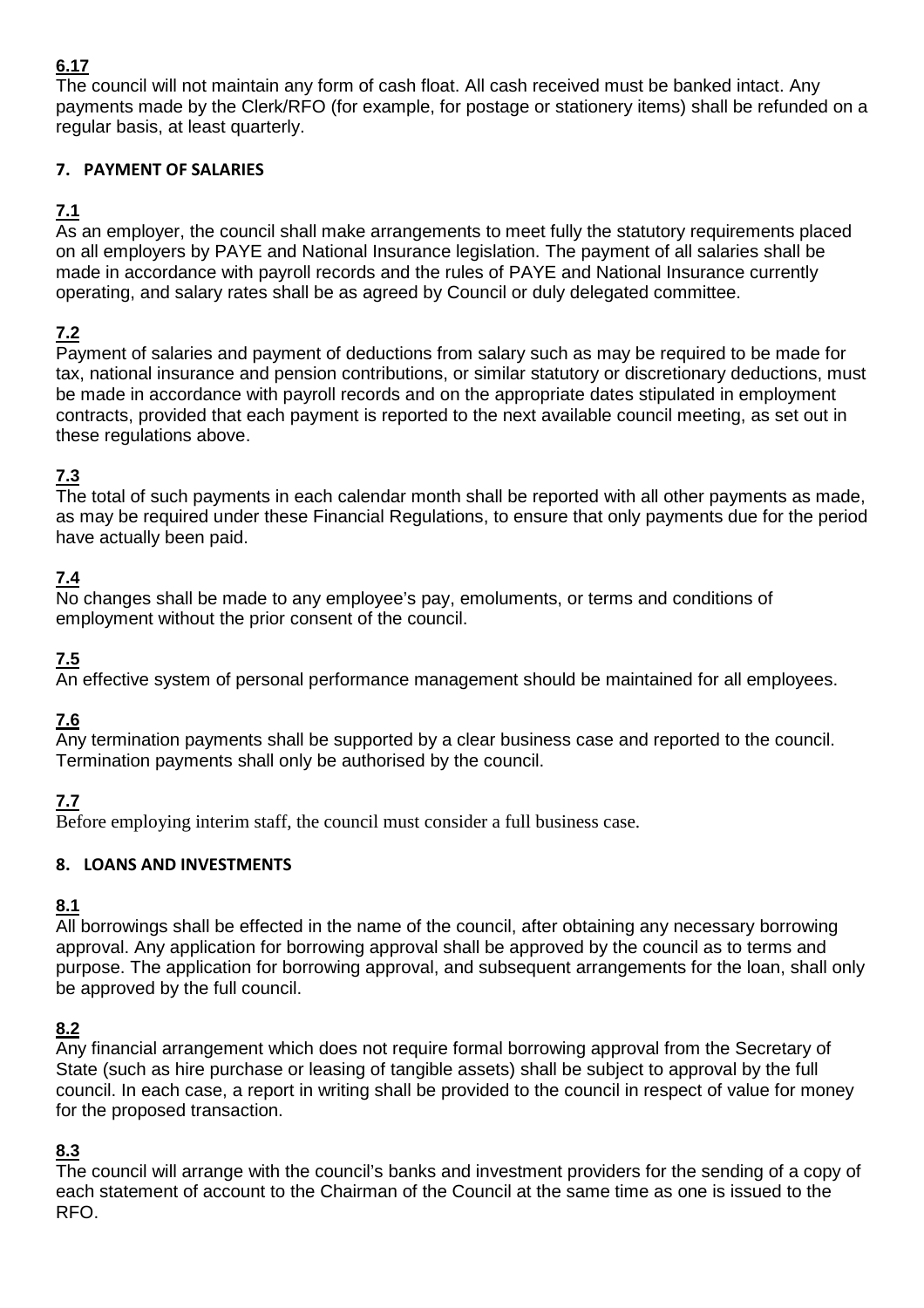All loans and investments shall be negotiated in the name of the council and shall be for a set period in accordance with Council policy.

# **8.5**

The council shall consider the need for an Investment Strategy and Policy which, if drawn up, shall be in accordance with relevant regulations, proper practices and guidance. Any Strategy and Policy shall be reviewed by the council at least annually.

# **8.6**

All investments of money under the control of the council shall be in the name of the council.

## **8.7**

All investment certificates and other documents relating thereto shall be retained in the custody of the RFO.

## **8.8**

Payments in respect of short term or long term investments, including transfers between bank accounts held in the same bank or branch, shall be made in accordance with Regulation 5 (Authorisation of Payments) and Regulation 6 (Instructions for Payments).

#### **9. INCOME**

## **9.1**

The collection of all sums due to the council shall be the responsibility of and under the supervision of the RFO.

## **9.2**

Particulars of all charges to be made for work done, services rendered or goods supplied shall be agreed annually by the council, notified to the RFO, and the RFO shall be responsible for the collection of all accounts due to the council.

# **9.3**

The council will review all fees and charges at least annually, following a report of the RFO.

## **9.4**

Any sums found to be irrecoverable and any bad debts shall be reported to the council and shall be written off in the year.

## **9.5**

All sums received on behalf of the council shall be banked intact as directed by the RFO. In all cases, all receipts shall be deposited with the council's bankers with such frequency as the RFO considers necessary.

## **9.6**

The origin of each receipt shall be entered on the paying-in slip.

# **9.7**

Personal cheques shall not be cashed out of money held on behalf of the council.

# **9.8**

The RFO shall promptly complete any VAT Return that is required. Any repayment claim due in accordance with VAT Act 1994 section 33 shall be made at least annually coinciding with the financial year end.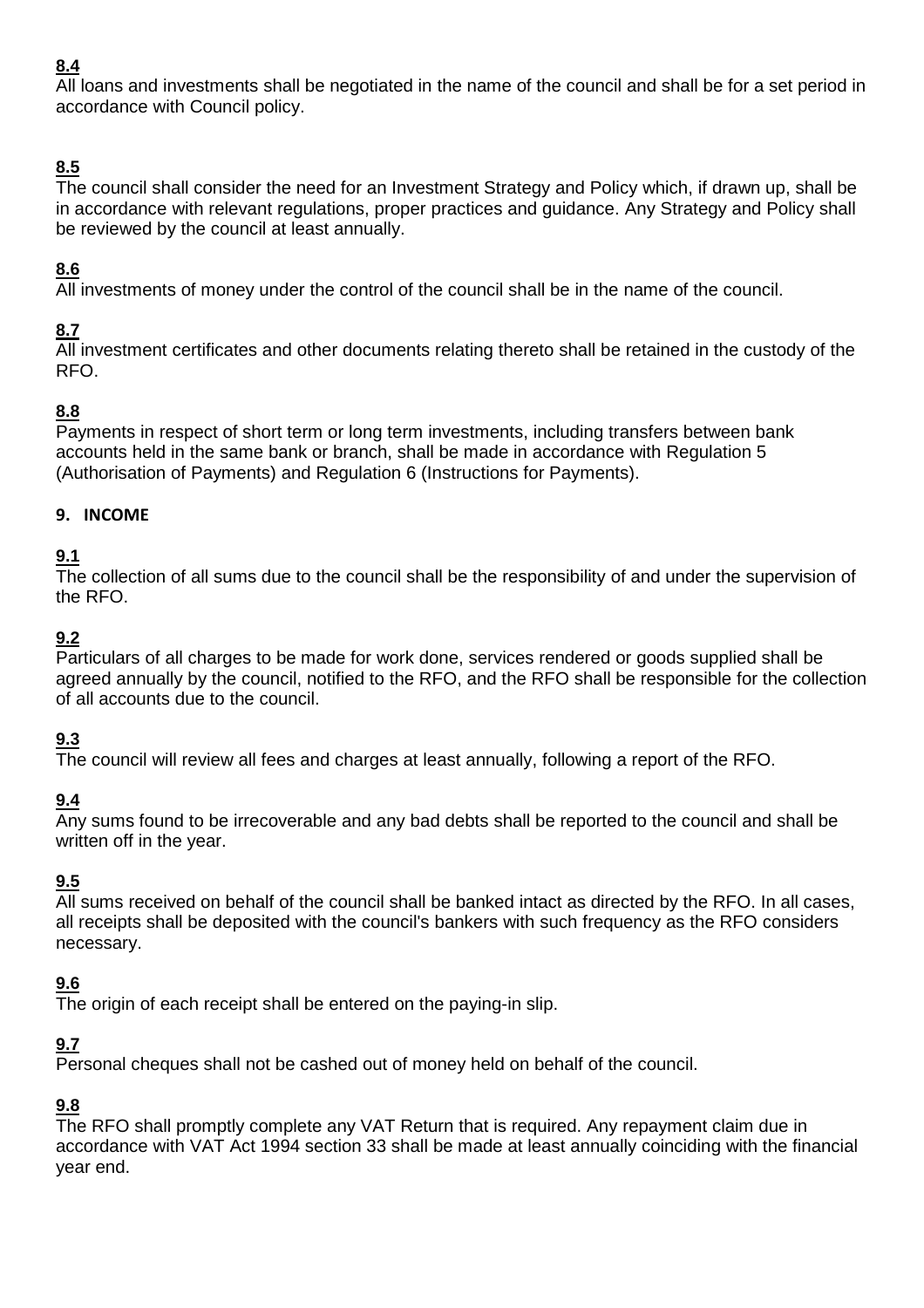Where any significant sums of cash are regularly received by the council, the RFO shall take such steps as are agreed by the council to ensure that more than one person is present when the cash is counted in the first instance and that appropriate care is taken in the security and safety of individuals banking such cash.

#### **10. ORDERS FOR WORK, GOODS AND SERVICES**

#### **10.1**

An official order or letter shall be issued for all work, goods and services unless a formal contract is to be prepared or an official order would be inappropriate. Copies of orders shall be retained.

#### **10.2**

Order books shall be controlled by the RFO.

#### **10.3**

All members and officers are responsible for obtaining value for money at all times. An officer issuing an official order shall ensure as far as reasonable and practicable that the best available terms are obtained in respect of each transaction, usually by obtaining three or more quotations or estimates from appropriate suppliers (where possible), subject to any de minimis provisions in Regulation 11.1 below.

#### **10.4**

A member may not issue an official order or make any contract on behalf of the council.

#### **10.5**

The RFO shall verify the lawful nature of any proposed purchase before the issue of any order, and in the case of new or infrequent purchases or payments, the RFO shall ensure that the statutory authority shall be reported to the meeting at which the order is approved so that the minutes can record the power being used.

#### **11. CONTRACTS**

#### **11.1**

Procedures as to contracts are laid down as follows:

- a) Every contract shall comply with these financial regulations, and no exceptions shall be made otherwise than in an emergency provided that this regulation need not apply to contracts which relate to items (i) to (vi) below:
	- I. for the supply of gas, electricity, water, sewerage and telephone services;
	- II. for specialist services such as are provided by solicitors, accountants, surveyors and planning consultants;
- III. for work to be executed or goods or materials to be supplied which consist of repairs to or parts for existing machinery or equipment or plant:
- IV. for work to be executed or goods or materials to be supplied which constitute an extension of an existing contract by the council;
- V. for additional audit work of the external auditor up to an estimated value of £250 (in excess of this sum, the RFO shall act after consultation with the Chairman and Vice-Chairman of Council); and
- VI. for goods or materials proposed to be purchased which are proprietary articles and/or are only sold at a fixed price.
- b) Where the council intends to procure or award a public supply contract, public service contract or public works contract as defined by the Public Contracts Regulations 2015 ("the Regulations") which is valued at £25,000 or more, the council shall comply with the relevant requirements of the Regulations, as outlined in the council's standing orders.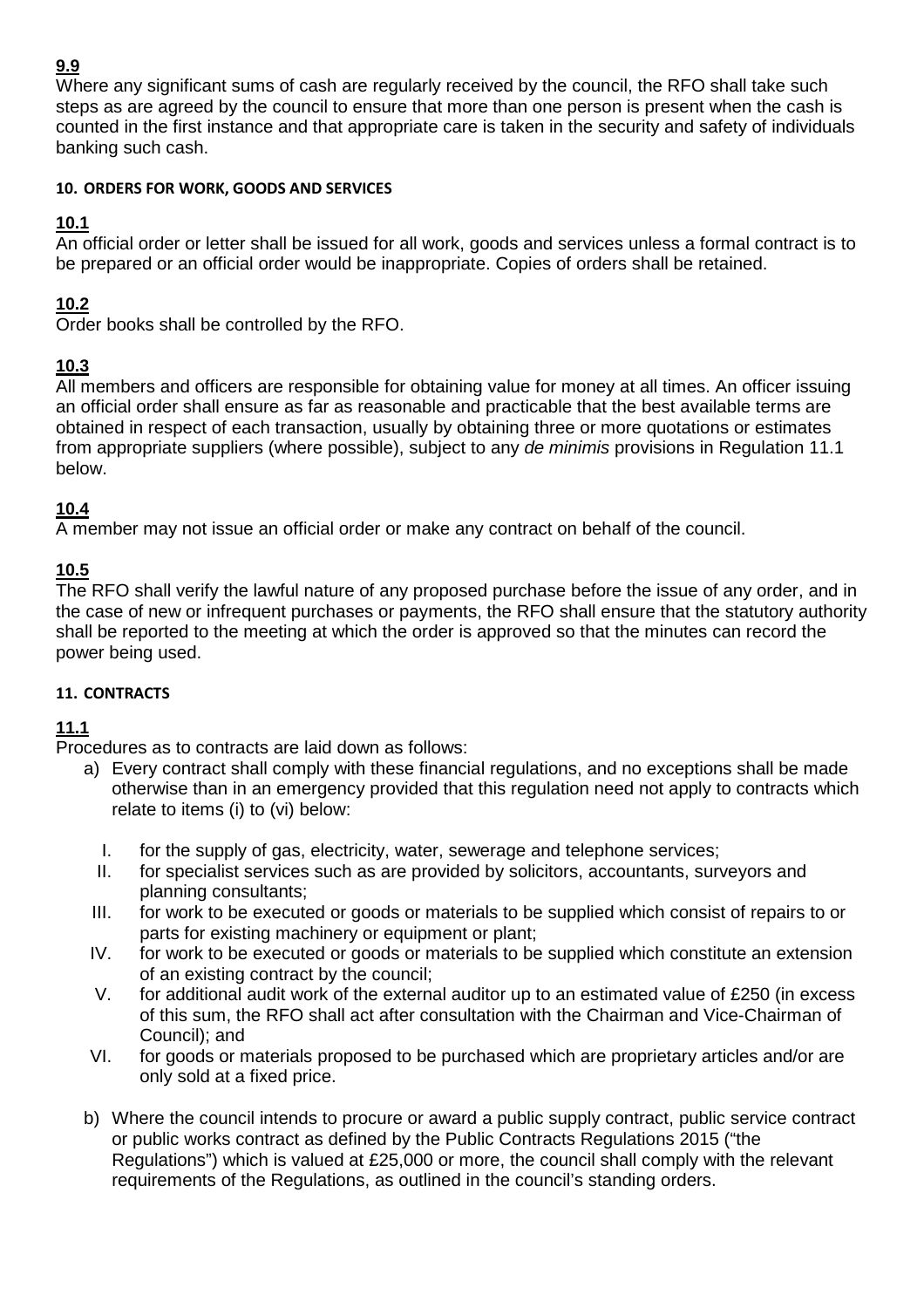- c) The full requirements of the Regulations, as applicable, shall be followed in respect of the tendering and award of a public supply contract, public service contract or public works contract which exceeds thresholds in the Regulations set by the Public Contracts Directive 2014/24/EU (which may change from time to time).
- d) When applications are made to waive financial regulations relating to contracts to enable a price to be negotiated without competition, the reason shall be embodied in a recommendation to the council.
- e) Such invitation to tender shall state the general nature of the intended contract and the RFO shall obtain the necessary technical assistance to prepare a specification in appropriate cases. The invitation shall in addition state that tenders must be addressed to the Proper Officer in the ordinary course of post. Each tendering firm shall be supplied with a specifically marked envelope in which the tender is to be sealed and remain sealed until the prescribed date for opening tenders for that contract.
- f) All sealed tenders shall be opened at the same time by the Proper Officer, in the presence of at least one member of Council, after the deadline for submission of tenders has passed.
- g) Any invitation to tender issued under these regulations shall be subject to the council's standing orders and shall refer to the terms of the Bribery Act 2010.
- h) When it is to enter into a contract of less than £25,000 in value for the supply of goods or materials or for the execution of works or specialist services other than such goods, materials, works or specialist services as are excepted as set out in paragraph (a), the RFO shall obtain three quotations (priced descriptions of the proposed supply). Where the value of the contract is below £1,000 and above £100, the RFO shall strive to obtain three estimates. Otherwise, Regulation 10.3 above shall apply.
- i) The council shall not be obliged to accept the lowest tender, quote or estimate (or any tender, quote or estimate).
- j) Should it occur that the council, or duly delegated committee, does not accept any tender, quote or estimate, the work is not allocated and the council requires further pricing, provided that the specification does not change, no person shall be permitted to submit a later tender, estimate or quote who was present when the original decision-making process was being undertaken.

#### **12. PAYMENTS UNDER CONTRACTS FOR BUILDING OR OTHER CONSTRUCTION WORKS (PUBLIC WORKS CONTRACTS)**

#### **12.1**

Payments on account of the contract sum shall be made by the RFO, within the time specified in the contract, upon receipt of authorised certificates of the architect or other consultants engaged to supervise the contract (subject to any percentage withholding as may be agreed in the particular contract).

## **12.2**

Where contracts provide for payment by instalments, the RFO shall maintain a record of all such payments. In any case where it is estimated that the total cost of work carried out under a contract, excluding agreed variations, will exceed the contract sum by 5% or more, a report shall be submitted to the council.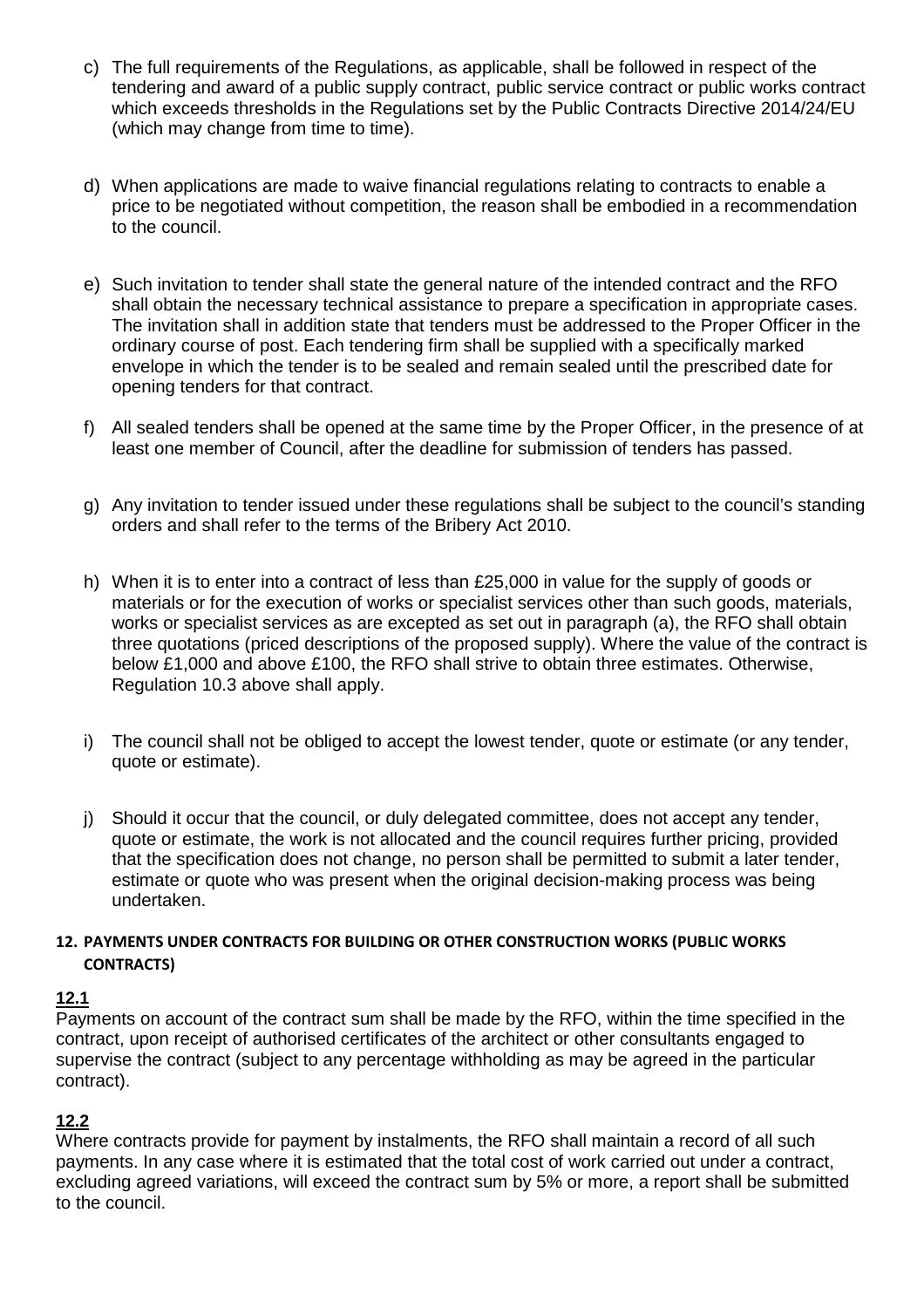Any variation to a contract or addition to or omission from a contract must be approved by the council and communicated to the contractor in writing by the Proper Officer, the council being informed where the final cost is likely to exceed the financial provision.

#### **13. ASSETS, PROPERTIES AND ESTATES**

## **13.1**

The Proper Officer shall make appropriate arrangements for the custody of all title deeds and Land Registry Certificates of properties held by the council. The RFO shall ensure a record is maintained of all properties held by the council, recording the location, extent, plan, reference, purchase details, nature of the interest, tenancies granted, rents payable, and purpose for which held, in accordance with Accounts and Audit Regulations.

## **13.2**

No tangible moveable property shall be purchased or otherwise acquired, sold, leased, or otherwise disposed of without the authority of the council, together with any other consents required by law, save where the estimated value of any one item of tangible movable property does not exceed £250.

## **13.3**

No real property (interests in land) shall be sold, leased, or otherwise disposed of without the authority of the council, together with any other consents required by law. In each case a report in writing shall be provided to the council in respect of valuation and surveyed condition of the property (including matters such as planning permissions and covenants) together with a proper business case (including an adequate level of consultation with the electorate).

## **13.4**

No real property (interests in land) shall be purchased or acquired without the authority of the full council. In each case a report in writing shall be provided to the council in respect of valuation and surveyed condition of the property (including matters such as planning permissions and covenants) together with a proper business case (including an adequate level of consultation with the electorate).

## **13.5**

The RFO shall ensure that an appropriate and accurate Register of Assets and Investments is kept up to date. The continued existence of tangible assets shown in the Register shall be verified at least annually, possibly in conjunction with a health and safety inspection of assets.

#### **14. INSURANCE**

## **14.1**

Following the annual risk assessment (per Regulation 16), the RFO shall effect all insurances and negotiate all claims on the council's insurers.

## **14.2**

The RFO shall keep a record of all insurances effected by the council, and the property and risks covered thereby, and annually review it.

## **14.3**

The RFO shall be notified of any loss liability or damage, or of any event likely to lead to a claim, and shall report these to Council at the next available meeting.

# **14.4**

All appropriate members and employees of the council shall be included in a suitable form of security or fidelity guarantee insurance which shall cover the maximum risk exposure as determined annually by the council.